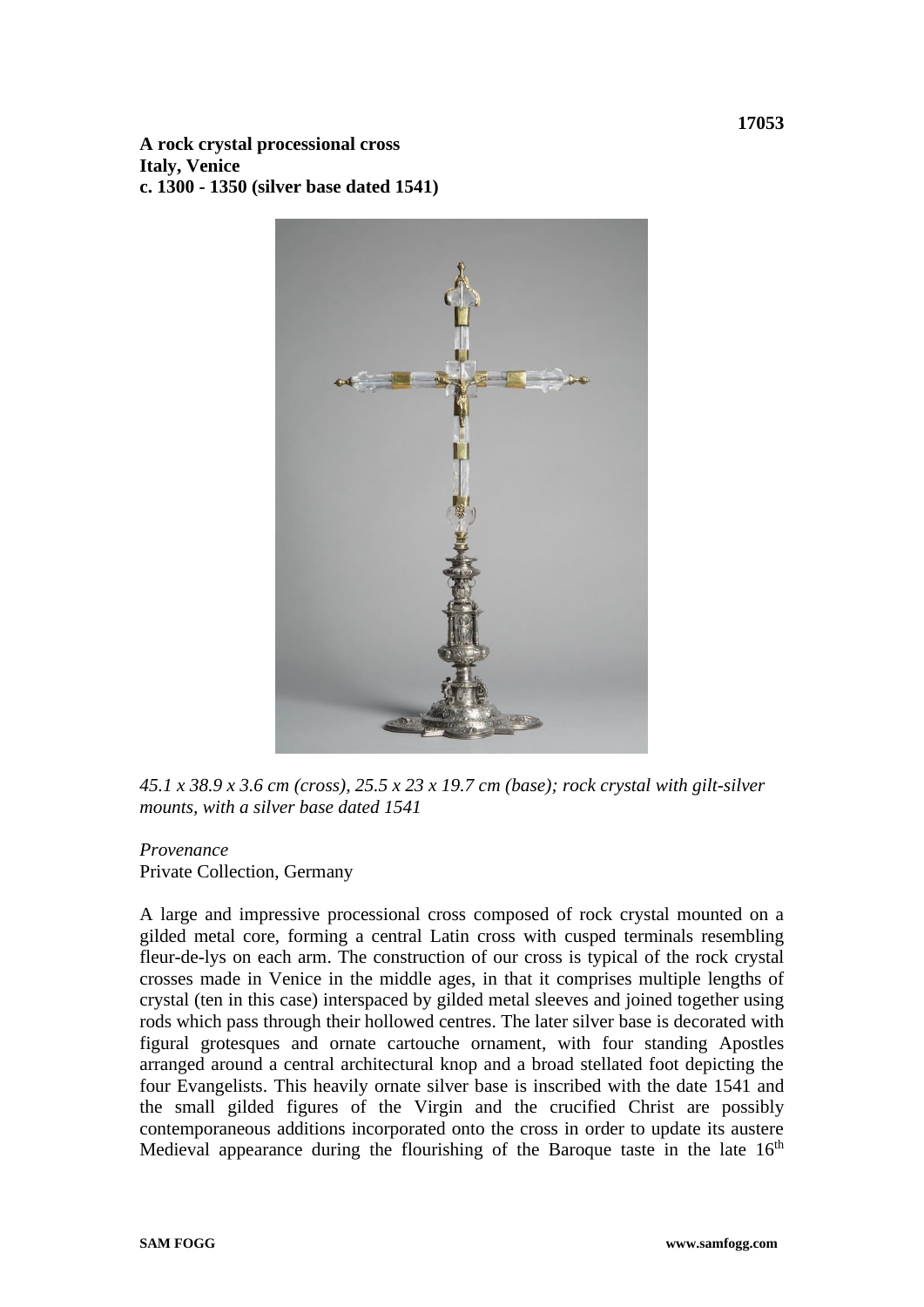century. The inscription around the base documents the  $16<sup>th</sup>$  century patrons who commissioned these additions.

Surviving examples and inventories attest to the popularity of rock crystal crosses throughout Europe from the twelfth to the fifteenth centuries. The present cross is one of a group described by Hans Hahnloser in his authoritative survey of medieval rock crystal crosses as 'lily crosses', on account of the elegant form of the four fleur-delys-type terminals (fig. 1).<sup>1</sup> More than a third of the approximately 120 hard stone crosses catalogued by Hahnloser are given to Venetian workshops, a localisation that thus seems pertinent for the present example. By the  $14<sup>th</sup>$  century, the workshops in Venice were renowned not only for their glass production but also for their skill in carving hard stones, such as rock crystal, which they mined in Alpines caves.

The acanthus filigree mount on the lowest gilded sleeve of the lower arm is likely to be original, although the metal finials on the end of each of the upper three arms may not be. Nevertheless, similar mounts are found on what is believed to be an untouched example of the medium, preserved in the Musée d'histoire, Berne (illustrated in *Iconoclasme; Vie et mort de l'image médiévale*, Exh. Cat., Berne and Strasbourg, 2001, p. 175).

The visibility of the workmanship here highlights both the craftsmen but also the preciousness of the materials used. Symbolically, rock crystal was an enigmatic material. It was associated with purity, perfection and light, characteristics also linked with Christ, which made it especially desirable for altar furnishings. We can thus imagine the cross being carried during medieval processions and ceremonies, with candle light passing through the crystal and reflecting off the gilding. In such a setting, this processional cross would have had a powerful presence, calling its viewers 'away from external cares'<sup>2</sup> and inspiring quiet contemplation.

## *Further reading*

Hans. R. Hahnloser, Susanne Brugger-Koch, *Corpus der Hartsteinschliffe des 12-15. Jahrhunderts*, Berlin, 1985

<sup>1</sup> Hans. R. Hahnloser, Susanne Brugger-Koch, *Corpus der Hartsteinschliffe des 12-15. Jahrhunderts*, Berlin, 1985, p. 46

<sup>&</sup>lt;sup>2</sup> Erwin Panofsky (transl.), Abbot Suger On the Abbey Church of St. Denis and its Art Treasures (Princeton University Press: Princeton, 1948).